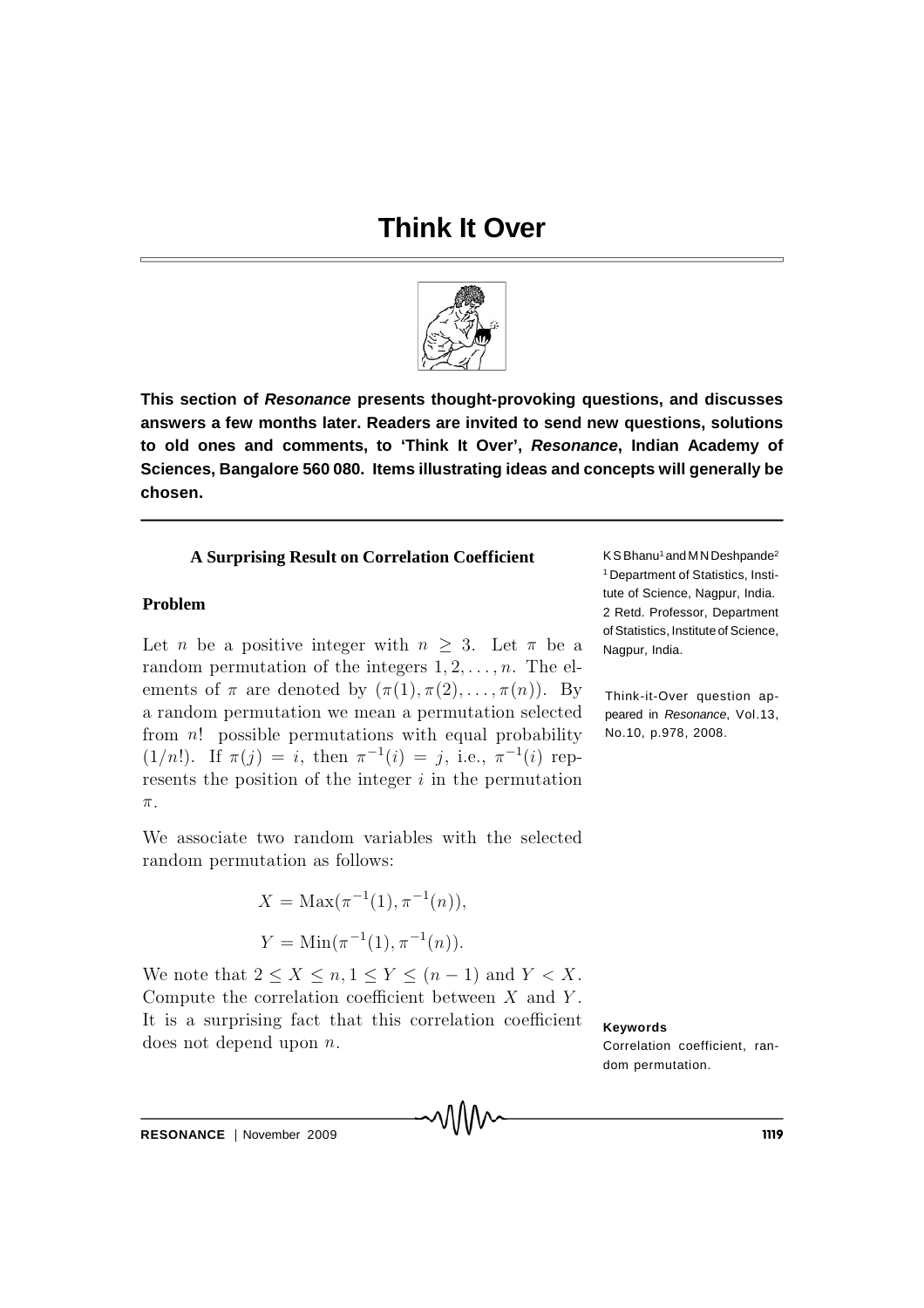### **Solution**

## Joint Distribution of  $X$  and  $Y$

It is easy to see that

$$
P[X = x, Y = y] = p(x, y) = \frac{2}{n(n-1)}, 1 \le y < x \le n
$$
\n
$$
= 0 \text{ otherwise.}
$$

Marginal distributions of  $X$  and  $Y$  can be easily obtained as follows:

$$
P[X = x] = h(x) = \sum_{y=1}^{x-1} p(x, y) = \frac{2(x-1)}{n(n-1)}, \ 2 \le x \le n,
$$

and

$$
P[Y = y] = g(y) = \sum_{x=y+1}^{n} p(x, y) = \frac{2(n-y)}{n(n-1)}, \ 1 \le y \le n-1.
$$

Also,

$$
E(X) = \sum_{x=2}^{n} xh(x) = \frac{2(n+1)}{3},
$$
  
\n
$$
E(Y) = \sum_{y=1}^{n-1} yg(y) = \frac{n+1}{3},
$$
  
\n
$$
E(X^{2}) = \sum_{x=2}^{n} x^{2}h(x) = \frac{(n+1)(3n+2)}{6}, \quad V(X) = \frac{(n+1)(n-2)}{18},
$$
  
\n
$$
E(Y^{2}) = \sum_{y=1}^{n-1} y^{2}h(y) = \frac{n(n+1)}{6}, \quad V(Y) = \frac{(n+1)(n-2)}{18}.
$$

We note that for every  $n \geq 3, V(X) = V(Y)$ .

**THESONANCE** | November 2009